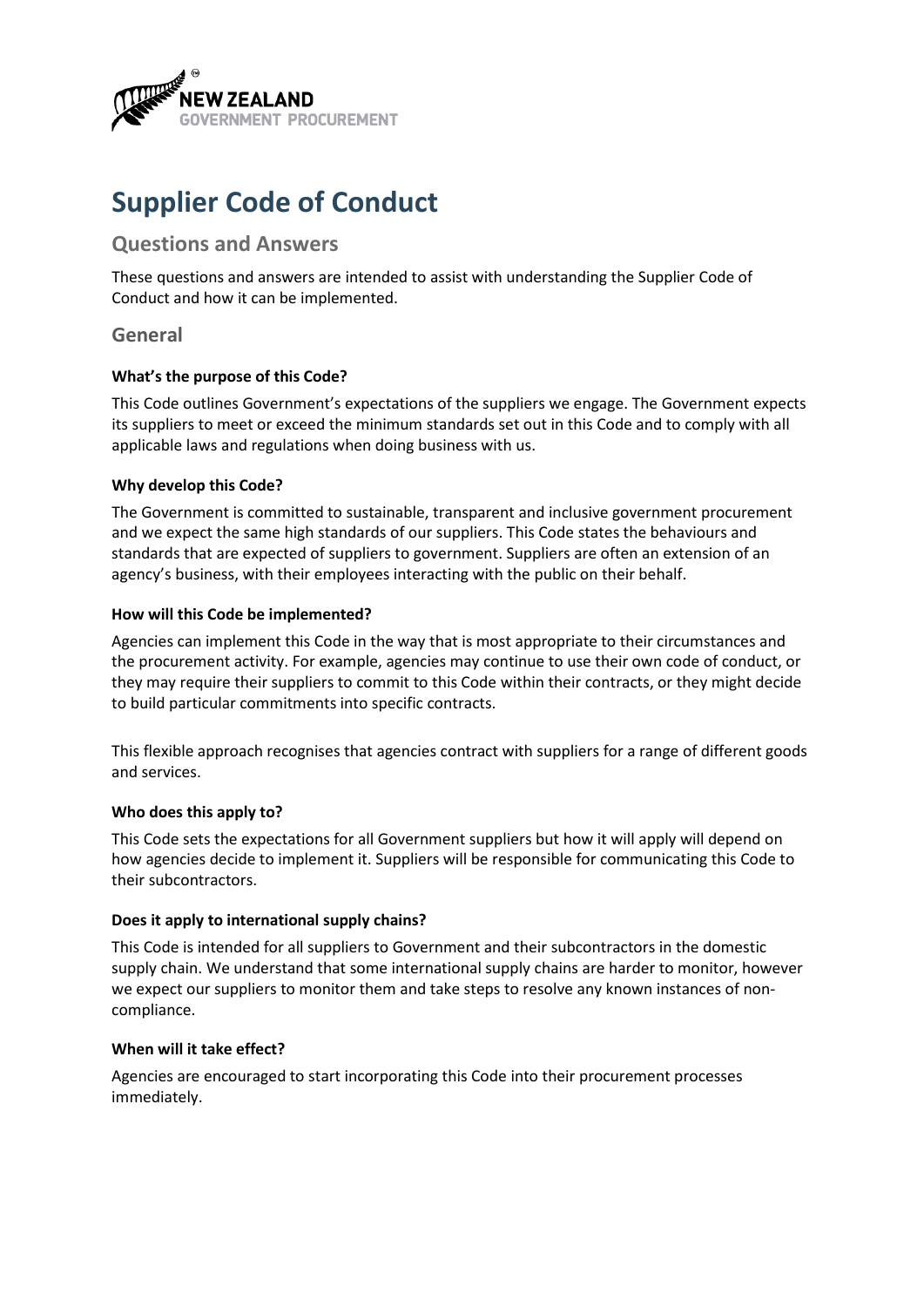#### **How can suppliers demonstrate that they meet the expectations set out in this Code?**

Suppliers could use a range of evidence to demonstrate that they meet the expectations set out in this Code, including policies and practices, certifications and accreditations. Agencies may request that their suppliers provide them with evidence of their compliance with this Code.

## **What will happen if a supplier does not meet the expectations set out in this Code? How will this be enforced?**

This will depend on what the supplier has done (or not done) and what the contract says about this sort of conduct, which may include grounds for termination. It will be up to the agency to determine how they will enforce the expectations set out in this Code.

An agency may also choose to exclude a supplier from participating in a contract opportunity if there is evidence that the supplier has offended against this Code (see Rule 44 - Reasons to exclude a supplier, of the Government Procurement Rules).

## **Is this Code transferring more risk to suppliers?**

No. Risk is discussed and agreed in the contractual arrangement between the supplier and the agency.

## **What if the contract differs from what is in the Code?**

If agencies and suppliers agree to stricter or more detailed requirements, then suppliers are expected to meet those requirements that are set out in the contract. In the event of any inconsistency, contracts and the Government Procurement Rules should take precedence over this Code.

## **Will this Code generate additional costs for suppliers?**

This Code reflects what should sensibly already be in place. Conforming to this Code by applying ethical, sustainable and socially responsible business practices will strengthen the integrity of suppliers' businesses and place them in a better position to bid and win government contracts. Businesses that don't have ethical, sustainable and socially responsible business practices may well incur costs in meeting the minimum standards set out in this Code.

## **Ethical behaviour**

#### **What are ethical standards?**

In order to do business with Government we expect suppliers to conduct their business and affairs in accordance with the highest ethical standards, including meeting industry standards and codes, not misleading or deceiving, acting fairly and honestly and treating people with respect.

#### **What do you mean by being transparent about their practices?**

There are a range of ways suppliers can be transparent about their ethical policies and practices. These could include publishing their workplace policies online, promoting them or providing them when requested.

# **Labour and human rights**

#### **What international standards does this Code refer to?**

This Code refers to international standards that are protected under international treaties or conventions recognised by New Zealand, such as th[e United Nations Universal Declaration of Human](https://www.un.org/en/universal-declaration-human-rights/index.html)